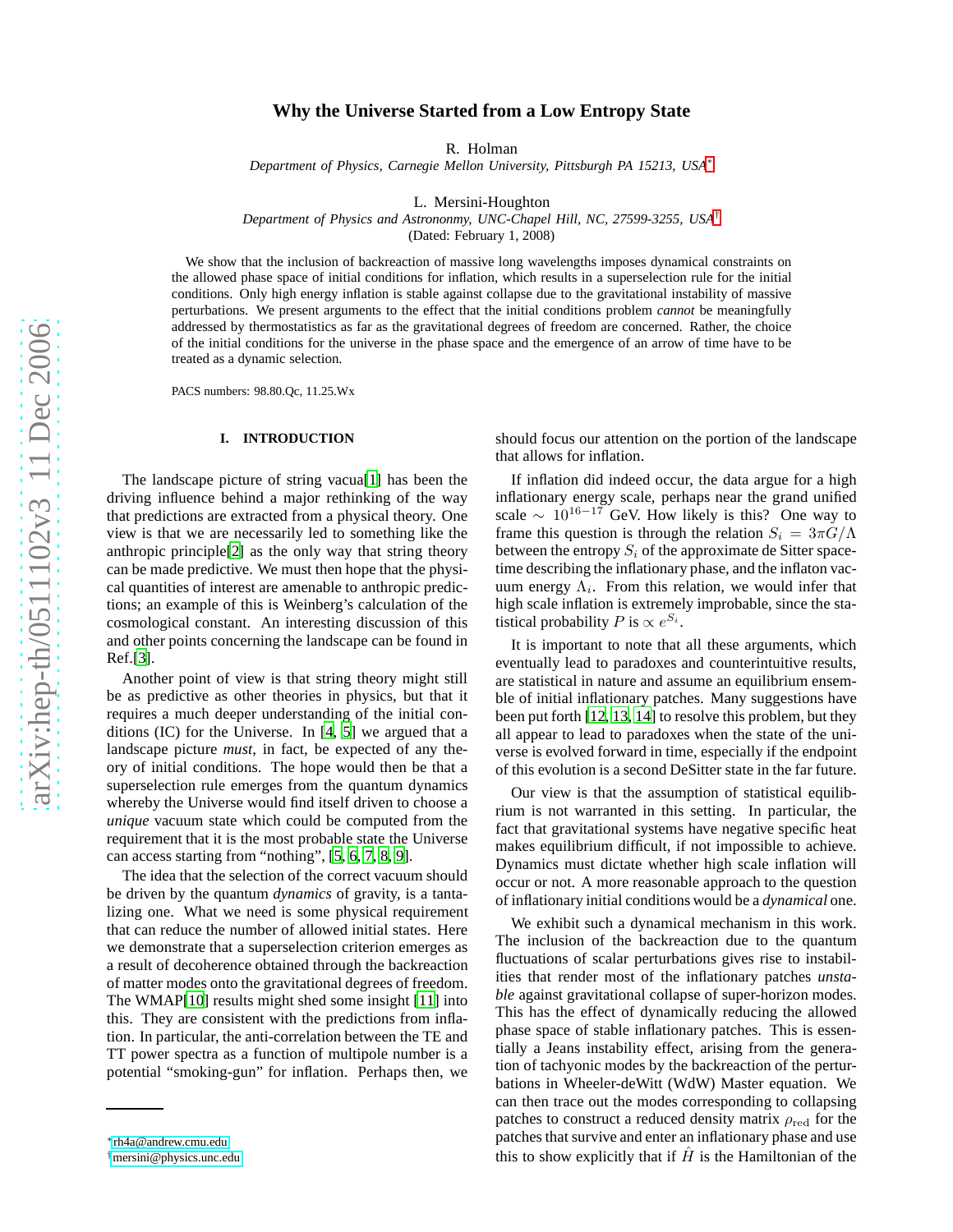system,  $\left| \hat{H}, \rho_{\text{red}} \right| \neq 0$ . This would imply that the initial states allowing for inflation do *not* form an equilibrium ensemble.

This analysis can also be tied into current efforts[\[8](#page-6-7), [15](#page-7-6)] to select appropriate vacua from the landscape of string vacua. We do this by taking the landscape as the configuration space for the wavefunction of the Universe so that the landscape minisuperspace can be thought of as the phase space of the initial conditions for the universe. In this construction, the minisuperspace of 3-geometries and string vacua is a real physical configuration space for the initial conditions, rather than an abstract metauniverse of unknown structure and unknown distribution of initial patches[\[6,](#page-6-5) [7\]](#page-6-6).

Our results have a number of implications that we will discuss in [\[4](#page-6-3)]. In particular, to the question of the viability of casual patch physics, its implications for holography, the N-bound proposal and Poincare recurrences.

Our plan of action will be first to represent as closely as possible what is known of the landscape vacua degrees of freedom distribution [\[16](#page-7-7), [17](#page-7-8)] and to construct wavepacket solutions of the WdW equation that correspond to classical trajectories of the universes on the landscape. Next, we will perturb the landscape degrees of freedom along with the metric of 3-geometries and include their backreaction on the WdW equation. This will leads us to a Master equation for the probability distribution of vacua on the landscape. From this we will be able to infer the likelihood of inflationary initial conditions.

In the next section we discuss the model for the string landscape that we will use in the sequel. Sec. [III](#page-2-0) deals with the construction of the wavefunction of the Universe and its associated Wheeler-de Witt equation on our model of the landscape. After setting up the wavefunction, we turn to the issue of the backreaction of the massive modes in Sec. [III A](#page-4-0) and how they affect the evolution of the wavefunction. The dynamical selection mechanism is dealt with in Sec. [IV](#page-4-1) and we conclude in Sec. [V.](#page-6-8)

### **II. A MODEL OF THE STRINGY LANDSCAPE**

As stated above, our goal is to investigate the dynamics of the wavefunction of the Universe defined on the string landscape. Given that we do not yet have as thorough a grasp on the structure of the landscape as we would like, we have to find a way to capture the features of the landscape that might be important for discussing inflationary initial conditions.

We can do this in the following way. In Ref. [\[6](#page-6-5), [7](#page-6-6)] the landscape was treated as a *disordered* lattice of vacua, where each of the  $N$  sites is labelled by a mean value  $\phi_i$ ,  $i = 1, \dots N$  of moduli fields. This allows us to use Random Matrix Theory (RMT) [\[18,](#page-7-9) [19](#page-7-10), [20,](#page-7-11) [21](#page-7-12)] as well as other results from condensed matter systems. Each site has its own internal structure, consisting of closely spaced resonances around the central value. The disordering of the lattice is enforced via a stochastic distribution of mean ground state energy density  $\epsilon_i$ ,  $i = 1...N$  of each site.

These energies are drawn from the interval  $[-W, +W]$ , where  $W \sim M_{\text{Planck}}^4$  with a Gaussian distribution with width (disorder strength)  $\Gamma$ :  $M_{\text{SUSY}}^8 \lesssim \Gamma \lesssim M_{\text{Planck}}^8$ , where  $M_{\text{SUSY}}$  is the SUSY breaking scale.

Quantum tunneling to other sites is always present which allows the wavefunction to spread from site to site. Together with the stochastic distribution of sites this ensures the Anderson localization[\[22\]](#page-7-13) of wavepackets around some vacuum site, at least for all the energy levels up to the disorder strength. This localization forces the wavefunction to remain within the non-SUSY sector of the landscape[\[6](#page-6-5)]. The energy density of the Anderson localized wavepacket is  $\epsilon_i = |\Lambda_i + i\gamma|$ , where  $\Lambda_i$  is the vacuum energy density contribution to the site energy  $\epsilon_i$  and  $\gamma = l^{-1} l_p^{-3}$ , where l is the mean localization length and  $l_p$ is the fundamental length of the lattice, which we will be take to be the Planck/string length. For large enough values of the disorder strength  $\Gamma$ , the majority of the levels are localized so that a semiclassical treatment of their classical trajectories in configuration space is justifed.

To add gravity to this picture, we start by making use of the minisuperspace approximation, in which the scale factor a of closed or flat 3-geometries is added as a dynamical variable upon which the wavefunction will depend. In later sections, we will go beyond this approximation and add both metric and matter perturbations into the mix.

As pointed out by Douglas et al [\[16\]](#page-7-7), based on the two symmetries of this lattice, namely time-reversal invariance and rotation invariance, this sytem would fall in the same universality class as the CI-type class studied in Ref.[\[17](#page-7-8)] for quantum dots and random disordered systems. However, in order to deal with realistic cosmologies, we include the scale factor  $a$  of the 3-geometries as the gravitational degree of freedom, besides the landscape space of vacua which then breaks the time-invariance symmetry considered in Ref. [\[16](#page-7-7)]. The scale factor a plays the role of an *intrinsic* time and the WdW equation for the wavefunction of the universe becomes manifestly *asymmetric* with respect to a. This has the implication that landscape plus gravity minisuperspace falls in the universality class of random lattices with broken time-invariance but with unbroken rotation-symmetry, which is the C-class of Ref.[\[17](#page-7-8)].

In this picture, *each site* is a potential starting point for the universe since Anderson localization can occur in any of them. For this reason, the ensemble of sites, *i.e* the landscape minisuperspace is equivalent to the phase space of the initial conditions for the universe.

Let us review some of the basic features of the RMT formalism, since this is one of the main tools we use to analyze the wave function of the Universe in our lattice picture of the landscape. The random matrix theory is achieved by taking many different realizations of the random potential of vacuum energies on the landscape. The mean averaged localization length *l* of the wavefunction is obtained from the exponential decay of the retarded Green's function and given by the ensemble average of the norm of the retarded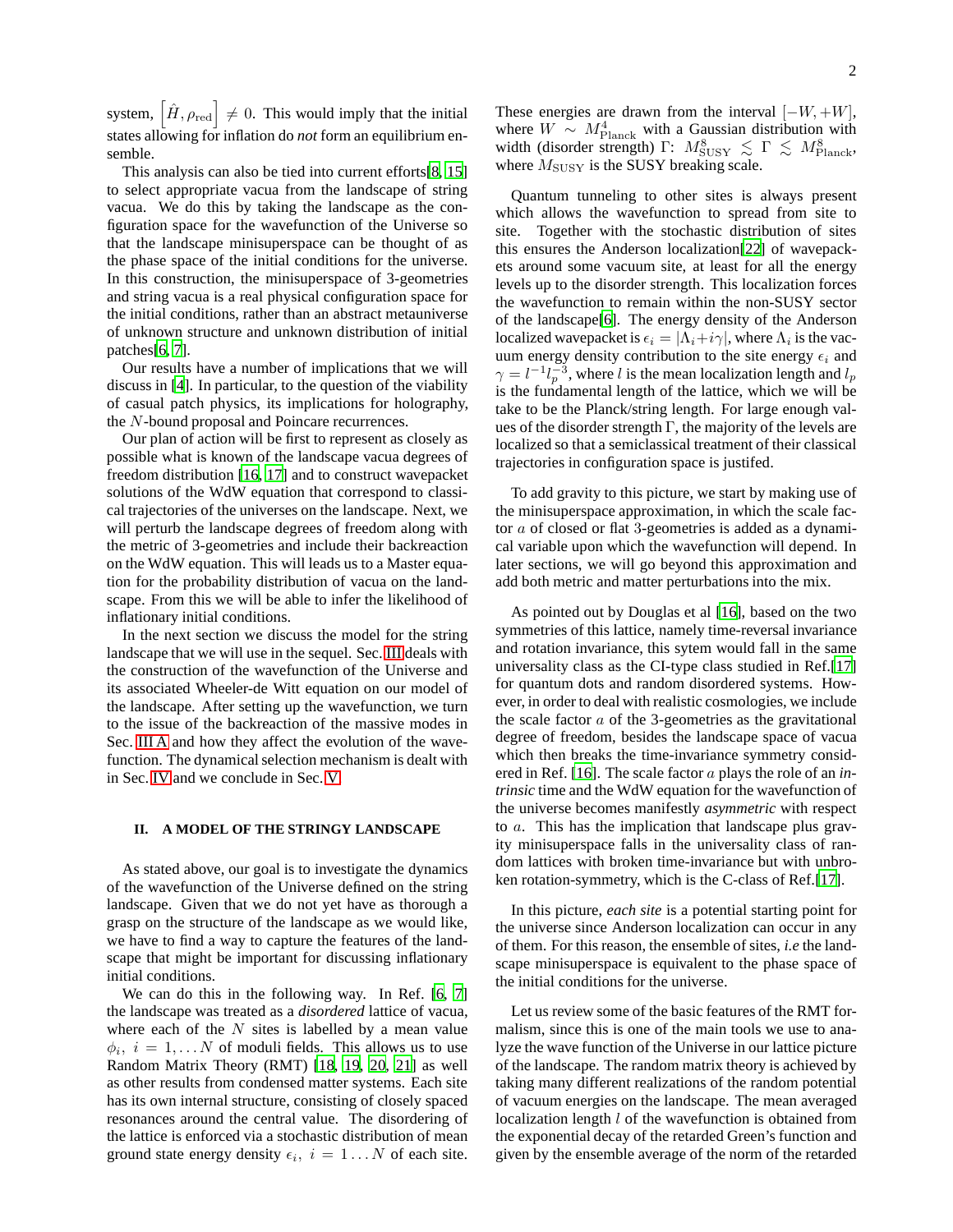Green's function  $G_R^{-1}$ :

$$
\frac{l}{L} = \frac{1}{\pi} \langle 1 | \ln | |G^{-1}(\phi_i; \phi_j)| | | N \rangle \simeq \frac{2W < \epsilon_i >}{\Gamma}, \tag{2.1}
$$

where  $L \simeq Nl_p$  is the size of the landscape sector.

The single-particle averaged density of states can be obtained from the imaginary part of the advanced Green's function  $G_{A,jj}$ , through the expression  $\pi \rho(\epsilon) =$  $\langle 1|\text{Im}G_A|N\rangle$  . Note that  $G_{A,jj}$  has poles at  $|\epsilon_j| = |\Lambda_j|$  $i\frac{\Gamma_j}{\epsilon}$  $\frac{1}{\epsilon_j}$ . Using RMT we can also write

$$
\rho(\epsilon) = \frac{1}{N} \langle \text{Tr}\delta(\epsilon - H(\phi)) \rangle_{H_{\phi}}
$$
  
= 
$$
\frac{1}{N\pi} \int \mathcal{D}(\hat{H_{\phi}}) P(\hat{H_{\phi}}) \text{Im}(G_A). \quad (2.2)
$$

As discussed above, the non-SUSY sector of the landscape, with gravity switched on, belongs in the type C universality class. This allows us to write the joint probability distribution for the density of states as [\[17\]](#page-7-8):

$$
P(\langle \hat{H}(\phi) \rangle) = P(\omega^2) \approx M_P^{-8} \prod_{i \le j} (\omega_i^2 - \omega_j^2)^2 \prod_k \omega_k^2 e^{-\frac{\omega_k^2}{v^2}}.
$$
\n(2.3)

where  $\epsilon_i = \omega_i^2$ . In the limit that the energy level spacing is less than  $b = v\sqrt{M}$ , where M is the number of the internal degrees of freedom/sublevels in the  $i$ <sup>th</sup> vacuum, (the closely spaced string resonances around the  $i$ 'th vacua), this result goes to the familiar Wigner-Dyson result of random disordered systems,  $P(\langle \hat{H}(\phi) \rangle = \omega^2) \approx \omega^2$ . We also see that for large energies,  $P \approx (\omega^2 + \gamma - v^2)e^{-\omega^2(1/v^2 + l)}$ .

The single-particle density of states  $\rho(\omega) = \langle \text{Tr}\delta(\omega^2 - \hat{\theta})\rangle$  $H(\phi)$ ), obtained by integrating the above joint probability with respect to  $\omega$ , behaves as  $\rho(\omega) \propto M_P^{-8}(1 \sin(l\omega^2)/l\omega^2$   $e^{-\frac{\omega^2}{v^2}}$  (Fig[.1\)](#page-2-1). When time reversal symmetry, given by the operation  $\epsilon \rightarrow -\epsilon$ , is broken, then  $\rho(\omega) \simeq (1 + \sin(l\omega^2)/l\omega^2) e^{-\frac{\omega^2}{v^2}}$  (Fig[.2\)](#page-2-2).

The 2-point correlation function for level-level mixing,  $\langle \rho(\omega) \rho(\omega') \rangle$ , which can be similarly obtained by the above averaging procedure with respect to the weight  $P(\omega)$ , goes to the Wigner-Dyson result for disordered systems, $\langle \rho(\omega)\rho(\omega') \rangle \simeq -\sin^2(\pi l \omega^2)/(\pi l \omega^2)^2$ .

These are all the results from RMT that we will need in the sequel. Naively, Fig.2 would imply that the most probable universe is the one residing around vacua with zero energy. This will change once the decoherence and backreaction effects of matter on the geometry are included.

## <span id="page-2-0"></span>**III. QUANTUM COSMOLOGY AND WHEELER-DEWITT EQUATION**

It becomes clear that we need to study the quantum dynamics of gravity in combination with matter if want to address the issue of high energy inflation. In order to make any progress, we restrict the number of degrees of freedom



<span id="page-2-1"></span>FIG. 1: Density of states as a function of energy for the landscape system as derived from the Douglas and Altland probability distribution. Time-reversal invariance is preserved, *i.e.* gravity is not switched on yet.



<span id="page-2-2"></span>FIG. 2: Density of states as a function of energy for the landscape +gravity system, namely when time invariance is broken. Notice the difference with the previous distribution around zero energy, namely localized states exist at zero energy.

in the wave function of the Universe. This is usually done by invoking the minisuperspace approximation[\[23\]](#page-7-14), where the wavefunction  $\Psi$  depends on the scale factor  $a(t)$ , curvature  $\kappa = 0, \pm 1$  of the FRW 3-geometries together with the landscape variables, collectively denoted by  $\{\phi\}$  which will play the role of the massive modes in the Wheeler-DeWitt (WDW) equation.

The wave function of the universe  $\Psi$  for the Friedman-Roberston-Walker (FRW) 3-geometries propagates on the landscape background with the vacuum distribution described in the previous section and parametrized by the collective coordinates  $\{\phi\} = \{\phi_i^n\}$ . Here  $\phi_i$  is the central value of landscape variable on vacuum site  $i = 0, 1, 2, ...N$ while  $n$  counts the internal degrees of freedom within the i'th vacuum. The internal degrees of freedom are closely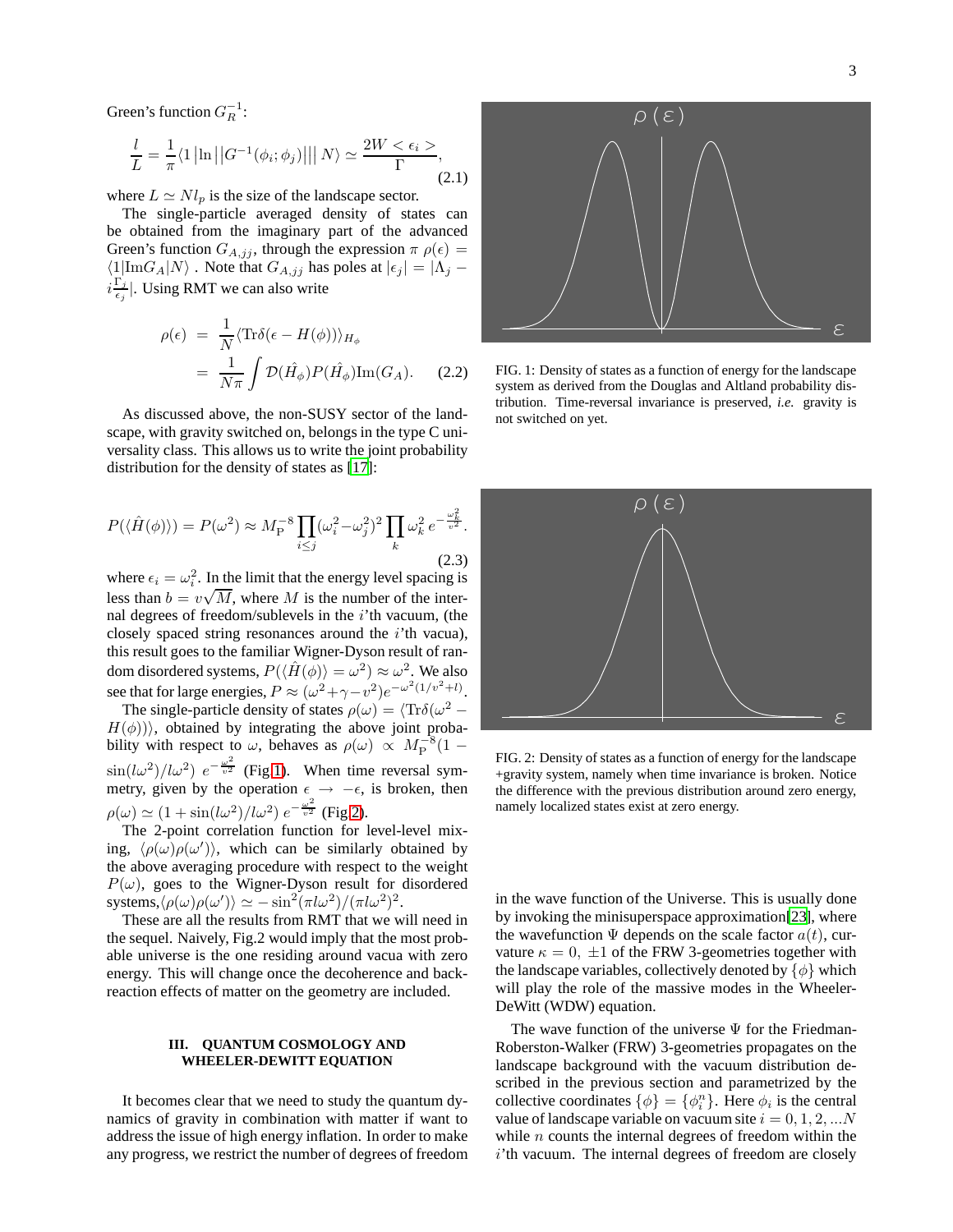spaced resonances<sup>1</sup> around the mean value  $\phi_i$ , in the *i*'th vacuum site, within the energy range of the gaussian distribution of width v,  $n = 1, 2...$  We can think of n as counting the sublevels within the  $i$ 'th energy level, and of the  $\phi_1, \ldots, \phi_N$  as distinct energy levels.

Thus, our superspace consists of the infinite dimensional configuration space spanned by the variables  $(a, \phi, f_n, d_n)$ where  $f_n$  and  $d_n$  denote the massive ( $\phi$ ) and massless (metric) perturbation modes.

Before including the perturbation modes,  $\{f_n, d_n\}$ , the Wheeler-DeWitt equation for the wavefunction of the universe propagating on the minisuperspace spanned by the landscape variable  $\phi$  and the FRW 3-geometries with line element

$$
ds^{2} = -N^{2}dt^{2} + a^{2}(t)d\mathbf{x}^{2}, \qquad (3.1)
$$

is [\[24,](#page-7-15) [25\]](#page-7-16)

$$
\hat{\mathcal{H}}\Psi(a,\phi) = 0 \text{ with}
$$

$$
\hat{\mathcal{H}} = \frac{1}{2e^{3\alpha}} \left[ \frac{4\pi}{3M_p^2} \frac{\partial^2}{\partial \alpha^2} - \frac{\partial^2}{\partial \phi^2} + V(\alpha,\phi) \right].
$$
 (3.2)

Here the scale factor a has been written as  $a = e^{\alpha}$  and  $V(\alpha, \phi) = e^{6\alpha} m^2 \phi^2 - e^{4\alpha} \kappa, \kappa = 0, 1$  for flat or closed universes.

If we change variables from  $\phi$  to  $x = e^{3\alpha} \phi$ , we can rewrite the WdW equation in two separate equations in x, α:

<span id="page-3-0"></span>
$$
\Psi(\alpha, x) = \Sigma_j \psi_j(x) F_j(\alpha)
$$
  
\n
$$
\frac{3M_p^2}{4\pi} \left[ \frac{\partial^2}{\partial x^2} - V(x) \right] \psi_j(x) = \hat{\epsilon}_j \psi_j(x)
$$
  
\n
$$
-\frac{\partial^2}{\partial \alpha^2} F_j(\alpha) = -\hat{\epsilon}_j F_j(\alpha),
$$
\n(3.3)

where  $\hat{\epsilon}_j = e^{6\alpha} \epsilon_j$ .

The wavefunction  $\Psi(\alpha, \phi)$  will in general be a superposition of many waves. In order to build wavepackets that correspond to classical paths in configuration space, some form of decoherence has to occur. Usually, this requires a separation between "system" and "environmental" variables; tracing over the environmental variables converts the "system" into an open one and allows it to behave classically. For our model of the landscape, we will take the higher super-horizon wavelength massive and metric multipoles  $\{f_n, d_n\}$  to play the role of environmental variables. These modes couple with gravitational strength to the system  $\Psi(\alpha, \phi)$ . This coupling is of order  $g \simeq GM/R$ with  $M \approx O(M_{\text{Jeans}}) \simeq H$  and  $R \approx r_H \simeq H^{-1}$  so that  $g \simeq H^2/M_P^2$ . This is usually very small so that we can treat the higher multipoles as environmental variables and trace them out perturbatively [\[26,](#page-7-17) [27](#page-7-18)].

We now turn to the construction of wavepackets centered around a vacuum characterized by  $\phi_i$  [\[28\]](#page-7-19). Using this wavepacket, we will then include the backreaction of the environment modes on this wavepacket. This will lead us from the WdW equation to a *Master Equation* for the wavefunction  $\Psi(\alpha, \phi)$ .

When we specialize these results to our version of the landscape, we consider the rescaled variables  $x = e^{3\alpha}\phi$ ,  $\tilde{\omega}_k^2 = e^{6\alpha} \ \omega_k^2$  and Eqns[.3.3](#page-3-0) lead to

$$
\hat{\mathcal{H}}(x)\psi_j(x) = \hat{\epsilon}_j \psi_j(x) \text{ where}
$$

$$
\hat{\mathcal{H}}(x) = \frac{3M_p^2}{4\pi} \left[ \frac{\partial^2}{\partial x^2} - \tilde{\omega}_k^2 - \gamma \right]
$$

$$
\frac{\partial^2}{\partial \alpha^2} F_j(\alpha) + (\tilde{\omega}_j^2 - \gamma + \kappa e^{4\alpha}) F_j = 0. \quad (3.4)
$$

The localized solutions  $\psi_j(x)$  around a vacuum site with energies centered around  $\tilde{\omega}_j$  within the gaussian width v, are

$$
\psi_j(x) \simeq \sin(\tilde{\omega}_j x) \, e^{-\frac{(x-x')}{l}}.\tag{3.5}
$$

The wavepacket is a superposition of these solutions for the M internal degrees of freedom  $n = 1, \dots M$  with energies peaked around the mean value of site  $x_j$ ,  $\epsilon_j$ , and amplitudes given by the Gaussian weight

$$
A_n^j = \frac{l}{\pi \sqrt{M v^2}} e^{-(\tilde{\omega}_n - \tilde{\omega}_0)^2 / (M v^2)},
$$

namely<sup>2</sup>,

$$
\psi(\tilde{\omega}_j) = \int_n d\tilde{\omega}_n A_n \psi_n F_n(\alpha).
$$

Within the WKB approximation, the turning points of the wavepacket are at  $\alpha = \alpha_n$  where  $\alpha_n$  is a solution of:

$$
\tilde{\epsilon}_n^2 - \kappa e^{4\alpha_n} = 0,\t\t(3.6)
$$

which in turn leads to the following solutions to the WdW equation:

$$
F_j(\alpha) \approx \frac{1}{\sqrt{\tilde{\epsilon}_n(\alpha)}} e^{-i \int_{\alpha_n}^{\alpha} \sqrt{\tilde{\epsilon}_n(\alpha')} d\alpha'} \tag{3.7}
$$

So, wave packets that are peaked around a level given by  $\epsilon_n = \epsilon_0$  are constructed by the supersposition of the M internal degrees of freedom of the landscape vacua, with the Gaussian weight  $A_n$  given above (see Ref. [\[28\]](#page-7-19) for details of the construction).

For the sake of illustration we can consider closed universes with  $\kappa = +1$ . Then

<sup>&</sup>lt;sup>1</sup> L.Susskind, private communication

 $2$  We will drop the index  $j$  that labels the site from now on, keeping only the index  $n$  that counts the internal degrees of freedom of the  $j'$ th site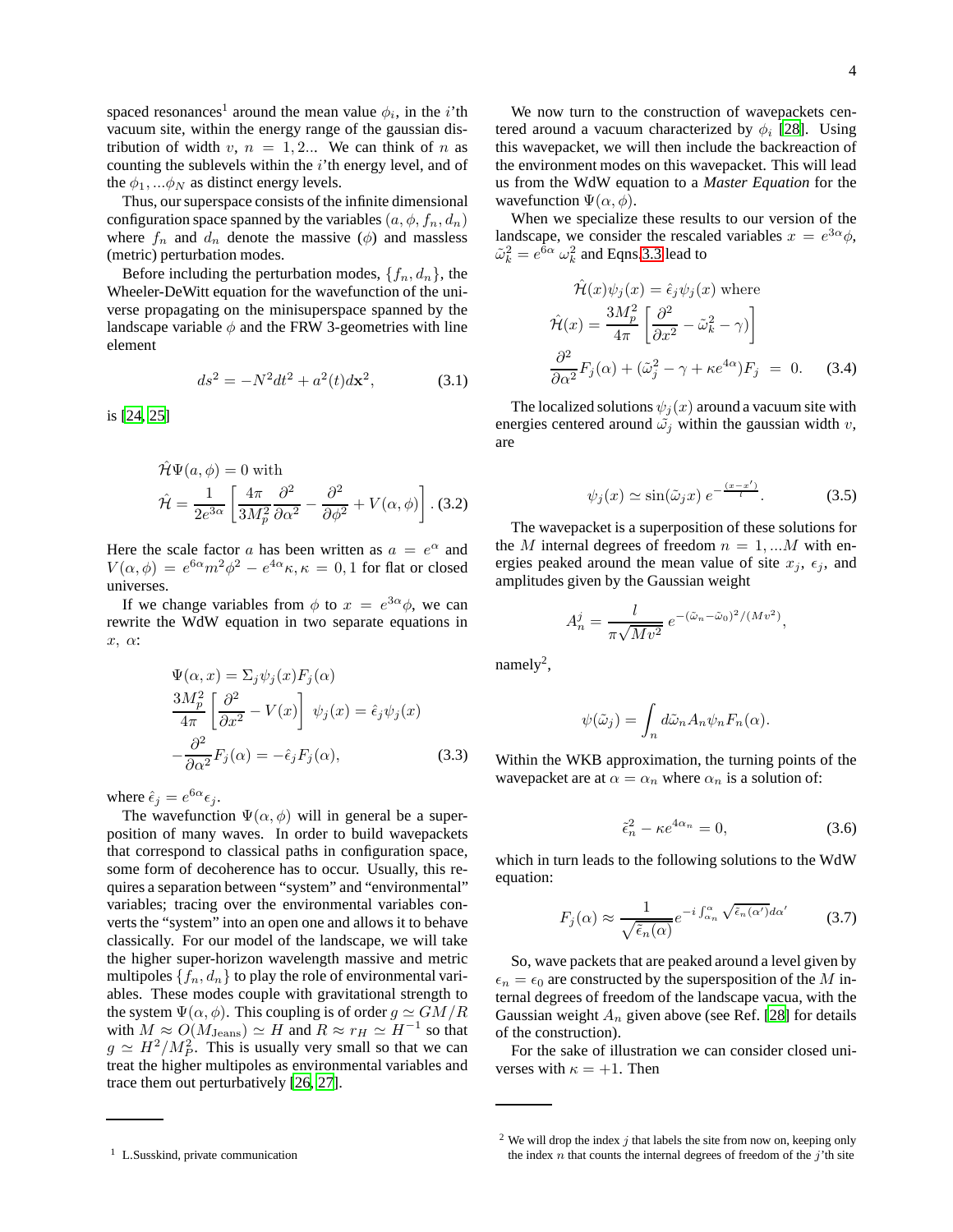<span id="page-4-2"></span>
$$
\Psi_j(\alpha,\phi) = \int_{-\infty}^{\infty} A_k F_k(\alpha) \psi_k(\alpha,\phi_j) d\tilde{\omega}_k \qquad (3.8)
$$

Eqn. [3.8](#page-4-2) shows that the inclusion of the internal degrees of freedom of vacuum  $\phi_i$  results in a Gaussian wavepacket spread with width  $b^{-1} = (v\sqrt{M})^{-1}$ . The wavepacket solution around some vacua  $x_0$  of the M internal oscillators with frequency levels  $\tilde{\omega}_n^2 = m_0 a^3 (2n + 1)$ , where *n* is a positive integer and  $m_0 = V_0''$  is the curvature of the vacua potential, and energies  $\epsilon_n \sim |\tilde{\omega}_n^2 \pm i\gamma|$ , (where  $\gamma = l^{-1}$ ) is

$$
\Psi(x_0, \alpha) \simeq \int d\omega \ e^{-\frac{\omega^2}{b^2}} \sin(\omega \ x_0) e^{-\gamma(x_0 - x)} e^{-i\alpha \omega}
$$
\n
$$
= \frac{b\sqrt{\pi}}{2i} e^{-\gamma(x_0 - x)} \left( e^{-\frac{b^2}{4}(x_0 + \alpha)^2} - e^{-\frac{b^2}{4}(x_0 - \alpha)^2} \right).
$$
\n(3.9)

Tracing out the internal perturbation modes described by the index  $M$  results in the reduced density matrix  $\rho_{\rm red}$ for the system  $(\alpha, x)$  [\[27\]](#page-7-18):

<span id="page-4-3"></span>
$$
\rho_{\rm red}(a,\phi;a',\phi') \sim e^{-\frac{\Omega_{cl}M}{l}(a-a')^2} e^{-(b^2 - \frac{b^4}{4\gamma^2})^2 a^6(\phi - \phi')^2}.
$$
\n(3.10)

with  $\Omega_{cl} = (m_0/M)^{1/2}$ ,  $a = \exp \alpha$  and b the width defined above. We have ignored the contribution to the environment from the metric tensor perturbations  $d_n$  in the above treatment since they are expected to be small compared to the massive modes (see [\[26,](#page-7-17) [27\]](#page-7-18)).

From the term depending on  $(a - a')^2$  in Eq. [3.10,](#page-4-3) we see that the intrinsic time a of the wavepacket becomes classical first since the internal number of degrees of freedom M is large, while  $\phi$  becomes classical later when the scale factor grows larger than the Gaussian width.

The reduced density matrix above indicates how well the mean value  $\epsilon_i$ ,  $\phi_i$  can describe the vacuum site *i* when the energy levels broaden due to the internal fluctuation modes of  $\phi_i$ . We expect the width  $b = v\sqrt{M}$  to be at least of order SUSY breaking scale  $M<sub>susy</sub>$ , in order to account for the SUSY breaking of the zero energy levels  $\omega_k = 0$ . Since the Fourier transform of the above wavepacket is still a Gaussian with width inverse that of  $(x - x_0)^2$ , we need  $b^2 < 2\gamma$  or  $M_{\text{susy}} \leq M_*$ , in order to have a meaningfully centered energy for the wavepacket made up from all the closed resonances (the internal degrees of freedom  $M$ ). However, this gives rise to a spreading of the wavepacket in the moduli space  $x$ . To classicalize the system, we need to include the higher multipoles as environmental variables. We turn to this in the next section.

#### <span id="page-4-0"></span>**A. Backreaction of Perturbations and the Master Equation**

The moduli fields as well as the metric have fluctuations about their mean value and those fluctuations can serve to decohere the wavefunction[\[26\]](#page-7-17). This would then provide a classical probability distribution for scale factors and moduli fields. The procedure laid out in Ref.[\[26](#page-7-17)] starts by writing the metric and the moduli fields as

<span id="page-4-4"></span>
$$
h_{ij} = a^2 (\Omega_{ij} + \epsilon_{ij}), \ \phi = \phi_0 + \sum_n f_n(a) Q_n, \quad (3.11)
$$

where  $\Omega_{ij}$  is the FRW spatial metric,  $\epsilon_{ij}$  is the metric perturbation (both scalar and tensor),  $Q_n$  are the scalar field harmonics in the unperturbed metric and  $f_n(a)$  are the massive mode perturbations. The index  $n$  is an integer for closed spatial sections, and  $k = n/a = ne^{-\alpha}$  denotes the physical wavenumber of the mode. As stated in Ref.[\[26\]](#page-7-17), the fact that the CMB fluctuations are so small means that we can neglect the effects of the metric perturbations in the following calculations relative to the field fluctuations.

The wavefunction is now a function  $\Psi = \Psi(a, \phi, \{f_n\})$ . Inserting Eq.[\(3.11\)](#page-4-4) into the action, yields Hamiltonians  ${H_n}$  for the fluctuation modes which, at quadratic order in the action, are decoupled from one another. The full quantized Hamiltonian  $\hat{H} = \hat{H}_0 + \sum_n \hat{H}_n$  then acts on the wavefunction

$$
\Psi \sim \Psi_0(a, \phi_0) \prod_n \psi_n(a, \phi, f_n). \tag{3.12}
$$

Doing all this yields the master equation

$$
\hat{H}_0\Psi_0(a,\phi_0) = \left(-\sum_n \langle \hat{H}_n \rangle\right) \Psi_0(a,\phi_0),\qquad(3.13)
$$

where the angular brackets denote expectation values in the wavefunction  $\psi_n$  and

$$
\hat{H}_n = -\frac{\partial^2}{\partial f_n^2} + e^{6\alpha} \left( m^2 + e^{-2\alpha} \left( n^2 - 1 \right) \right) f_n^2, \quad (3.14)
$$

### <span id="page-4-1"></span>**IV. DYNAMICAL SELECTION OF INITIAL CONDITIONS IN THE PHASE SPACE OF INFLATIONARY PATCHES**

Following Ref. [\[29](#page-7-20)] a time parameter  $t$  can be defined for WKB wavefunctions so that the equation for the perturbations  $\psi_n$  can be written as a Schrödinger equation. If S is the action for the mean values  $\alpha$ ,  $\phi$ , define  $y \equiv \left(\frac{\partial S}{\partial \alpha}\right)$  $(\partial S/\partial \phi) \sim \dot{\alpha}/\dot{\phi}$ , so that we can write:

<span id="page-4-5"></span>
$$
\psi_n = e^{\frac{\alpha}{2}} \exp\left(i\frac{3}{2y}\frac{\partial S}{\partial \phi} f_n^2\right) \psi_n^{(0)}
$$
  

$$
i\frac{\partial \psi_n^{(0)}}{\partial t} = e^{-3\alpha} \left\{-\frac{1}{2}\frac{\partial^2}{\partial f_n^2} + U(\alpha, \phi) f_n^2\right\} \psi_n^{(0)}
$$
  

$$
U(\alpha, \phi) = e^{6\alpha} \left\{(\frac{n^2 - 1}{2})e^{-2\alpha} + \frac{m^2}{2} + \frac{m^2y^2}{2} + \frac{9m^2y^{-2}\phi^2 - 6m^2y^{-1}\phi}\right\}.
$$
 (4.1)

During inflation,  $S \approx -1/3$   $me^{3\alpha}\phi_{\text{inf}}$ , where  $\phi_{\text{inf}}$  is the value of the field during inflation, so that  $y = 3\phi_{\text{inf}}$ . Thus long wavelength matter fluctuations are amplified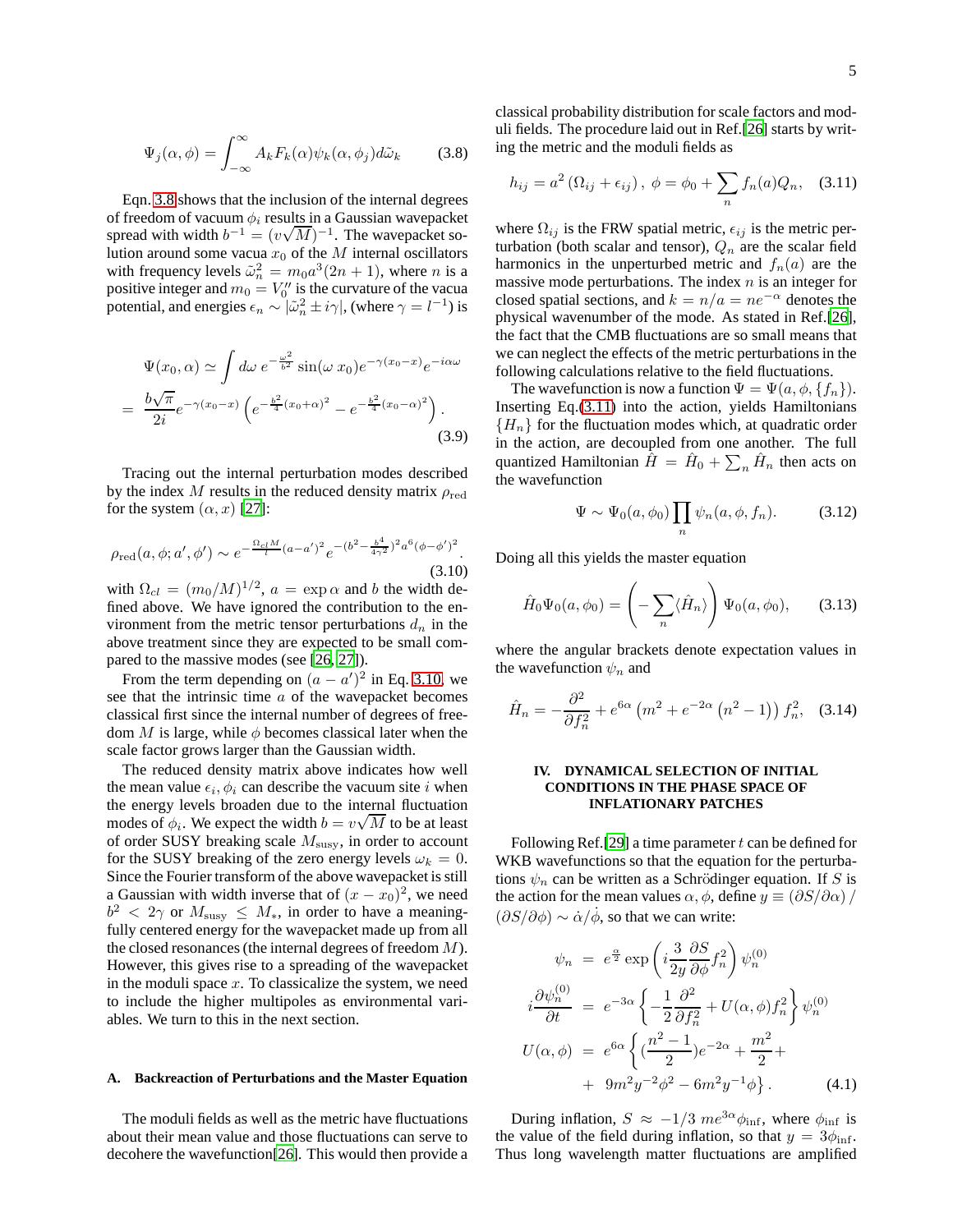during inflation and driven away from their ground state. After inflation, when the wavepacket is in an oscillatory regime, y is large so that the potential  $U(\alpha, \phi)$  changes from  $U_-(\alpha, \phi)$  to  $U_+(\alpha, \phi)$ , where

<span id="page-5-0"></span>
$$
U_{\pm}(\alpha, \phi) \sim e^{6\alpha} \left[ \frac{n^2 - 1}{2} e^{-2\alpha} \pm \frac{m^2}{2} \right].
$$
 (4.2)

From Eq.[\(4.1\)](#page-4-5) we see that during inflation, the patches that have  $U(\alpha, \phi) < 0$ , which can happen for small enough physical wave vector  $k_n = ne^{-\alpha}$ , develop tachyonic instabilities due to the growth of perturbations:  $\psi_n \simeq$  $e^{-\mu_n \alpha} e^{i\mu_n \phi}$ , where  $-\mu_n^2 = U(\alpha, \phi) f_n^2$ . These trajectories in phase space *cannot* give rise to an inflationary universe, since they are damped in the intrinsic time  $\alpha$  and so such modes do *not* contribute to the phase space of inflationary initial conditions. The damping of these wavefunctions is correlated with the tachyonic, Jeans-like instabilities of the corresponding mode  $f_n$ ; when  $U(\alpha, \phi) < 0$ ,  $f_n \sim e^{\pm \mu_n t}$ , while for  $U(\alpha, \phi) > 0$ , the long wavelength matter perturbations  $f_n$  are frozen in.

To see this more clearly, one can ask what happens to the massive perturbation  $f_n$  modes in real spacetime for such damped wavefunction solutions. The equation of motion for  $\phi$ ,  $f_n$  can be obtained by varying the action with respect to these variables. For the tachyonic case  $U < 0$  universes, we have

$$
\ddot{f}_n + 3H\dot{f}_n + \frac{U_{\pm}}{a_1^3}f_n = 0, \tag{4.3}
$$

where the inflation scale factor is  $a_I = e^{3\alpha_I}$  and  $U_{\pm}$  denotes the potential/(tachyonic) mass term case, Eqn[.4.2.](#page-5-0)

When  $U < 0$  one obtains growing and decaying solution in spacetime roughly for  $f_n \simeq e^{\pm \mu t}$ . When  $U > 0$  then the  $f_n$  are nearly frozen as in the standard perturbation theory case for superhubble wavelength modes.

This shows that, for damped universe solution in configuration space, with  $U < 0$ ,  $\Psi \simeq e^{-\mu \alpha}$ , the perturbation modes in real space  $f_n$  grow rapidly. This corresponds to a universe that is collapsing instead of inflating due to the backreaction of massive super-Hubble perturbations  $f_n$ which are coupled to the 3-geometry gravitationally via  $U(\alpha, \phi)$ . Note that the super-Hubble modes are *not* adiabatic and they do not re-enter in their ground state but rather in a highly excited state. For the inflating initial patches of our universe solutions, the superhorizon wavelength perturbations  $f_n$  are nearly frozen, so we can ignore the energy corrections from the  $f_n$  terms. Notice that the cross-terms have also been dropped in the master equation since during inflation they are subleading compared to the quadratic terms included[\[26,](#page-7-17) [27](#page-7-18)] with backreaction source term  $\epsilon_n \simeq U e^{6\alpha}$ .

What we glean from all this is that the following: all initial inflationary patches, characterized by values of the scale factor  $a_{\text{inf}}$  and Hubble parameter  $h_{\text{inf}} \equiv$  $\sqrt{2/3\pi}H_{\rm inf}/M_{\rm Planck}$  for which  $U < 0$  will collapse due to the backreaction of the superhorizon modes satisfying  $k_n \leq m$ . Since the backreaction effects due to modes with

wavenumber *n* scale as  $a^{-2}$ , patches for which  $U > 0$  will start to inflate and the backreaction effects will be inflated away. The surviving patches are then exactly those with

$$
m^2 \phi_{\rm inf}^2 \simeq h_{\rm inf}^2 \ge k_n^2 = \left(\frac{n}{a}\right)^2 \ge m^2 \Rightarrow \phi_{\rm inf} \ge 1. \tag{4.4}
$$

We have achieved our goal, namely we have shown that the quantum dynamics of the backreacting modes scours the Universe clean of regions which cannot support inflation! This reduction in the phase space of inflationary initial conditions implies that gravitational dynamics does *not* conserve the volume of the phase space, i.e. Liouville's theorem does not hold so that  $\left[ \hat{H}, \rho_{\rm red} \right] \neq 0.$ 

The entropy can be obtained by taking the logarithm of the action above. However in order to simplify a rather messy expression for the action in our Master equation, let us take the limit and think of the massive modes  $f_n$  as collapsing into one black hole. Then we can write an approximate expression for the entropy  $S$  of the system of DeSitter patches together with the backreaction from the black hole (*i.e.* the massive modes), from our action including terms up to quadratic order. This expression reduces to the entropy obtained by [\[30](#page-7-21)] for Schwarschild-DeSitter geometries, with the identifications

<span id="page-5-1"></span>
$$
S \simeq (r_I - r_{f_n})^2, \ r_I \simeq H_I^{-1}, \ r_{f_n} \simeq H_I^{-3/2} \langle \phi_I \sqrt{U} \rangle.
$$
\n(4.5)

where  $r_I$  denotes the De-Sitter horizon of the inflationary patches with Hubble parameter  $H_I$  and  $r_{f_N}$  the horizon of the "black hole" made up from the  $f_n$ , where  $\langle f_n \rangle \simeq \phi_{\text{inf}}$ and we have ignored numerical factors next to  $r_I, r_{f_n}$  have been ignored.

It is interesting that the  $U = 0$  case, which can be thought of as a lower bound for the "survivor" patches, corresponds to the case of a zero entropy for the de Sitterblack hole system, *i.e.* when the surface gravity  $r_I^{-1}$  of the de Sitter patch coincides with that of the black hole,  $r_{f_n}^{-1}$ . This means that a black hole with the same horizon as the initial inflationary patch is the borderline between the damped and survivor universes, so that the zero entropy situation provides a lower bound on the initial conditions  $h_{\text{inf}}$ ,  $\phi_{\text{inf}}$  for an inflationary patch to appear and evolve into our universe.

Note that in our model of the landscape as a stochastic lattice, the tracing out of the long wavelength fluctuations in the density matrix is encoded in the appearance of the mass scale,  $\mu^2 = \langle U_n f_n^2 \rangle$  and the internal dynamics of the wavepacket is encoded in the interplay between the SUSY scale and the landscape scale  $((l, b)$  or equivalently  $(M_{SUSY}, M_*)$ ) in the reduced density matrix:

$$
\rho = \int \Psi(\alpha, \phi, f_n) \Psi(\alpha', \phi', f'_n) \prod_n df_n df'_n
$$
  
\n
$$
\simeq \rho_0 e^{-\frac{(a\pi)^6 H^4 \mu^2 (\phi - \phi')^2}{\phi_{\text{inf}}^2}}
$$
  
\n
$$
\rho_0 \simeq \langle \Psi_0(\alpha, \phi) \Psi_0(\alpha' \phi') \rangle
$$
  
\n
$$
\simeq e^{-M \Omega_{\text{cl}} (a - a')^2} e^{-\Omega_R a^6 (\phi - \phi')^2}.
$$
\n(4.6)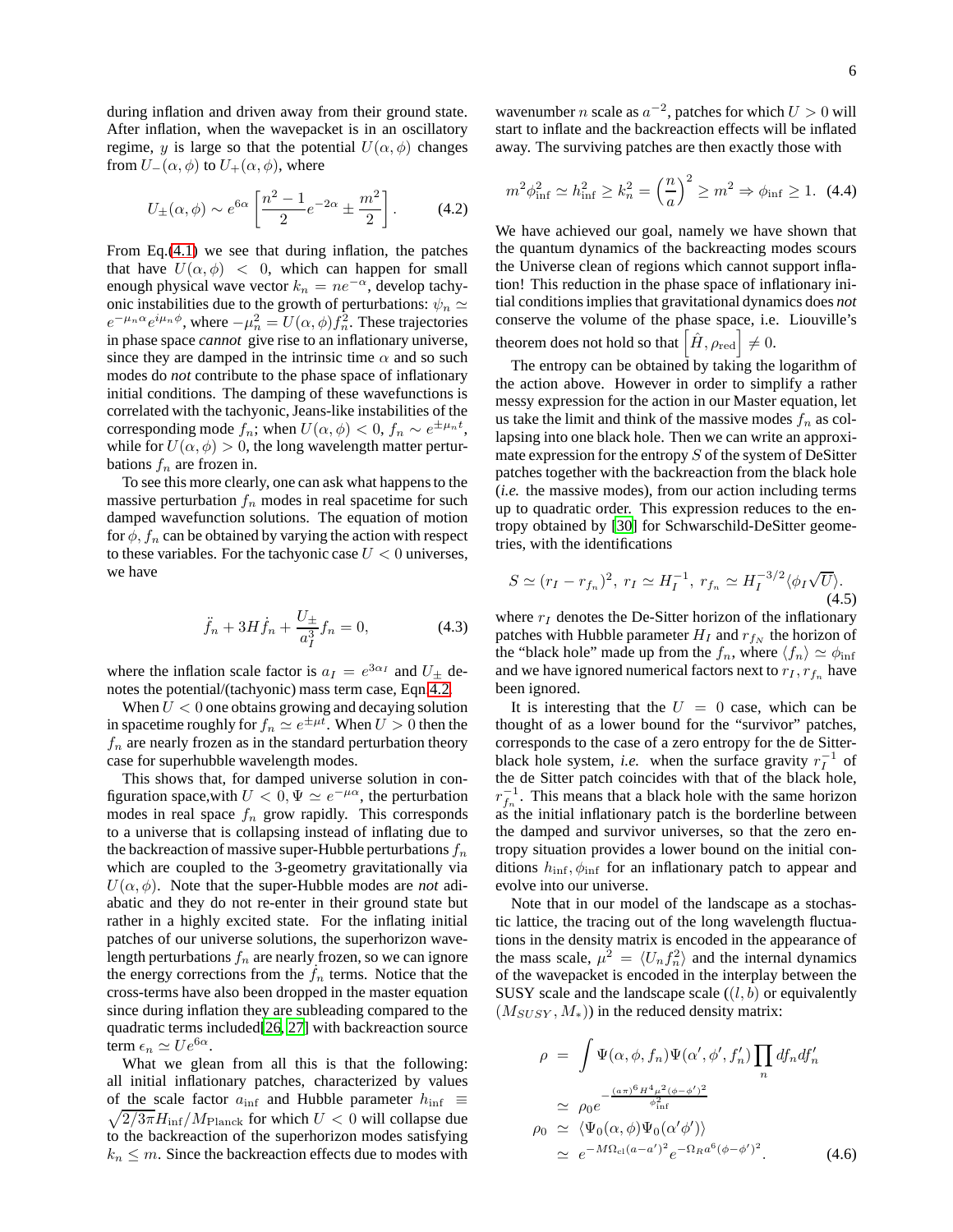Here  $2\Omega_R = b^2 - b^4/4\gamma$ ,  $\Omega_{\text{cl}} = \sqrt{m_0/M}$ , where  $m_0$  sets the scale for the frequency of the internal (resonance) oscillators and M is the number of internal states we traced out initially. We have exhibited a lower bound on the energy scale for inflation in survivor universes, Eq.(4.4). What happens if the initial fluctuation from the vacua minima  $\phi_{\text{inf}}$  is much larger than its lower bound? This is a difficult question to address since  $\phi_{\text{inf}} \gg \sqrt{\gamma}$  marks the breakdown of the semiclassical treatment. Nonetheless, we can extract some information by trying to extend our analysis to these cases. We've argued that for high scale inflation the backreaction of massive perturbations is negligible. Because of this,  $[\hat{H}, \rho] \approx 0$  and arguments based on Poincare recurrence phenomena may hold if quantum mechanics is valid in this regime. But in this case, the Poincare recurrence time,  $T_{\text{recurr}} \simeq e^S$  is short so that these patches become quantum on times scales of order  $T_{\text{recurr}}$ . Demanding that recurrence time is as large as the age of the Universe, or equivalently that the broadening of this energy level  $\delta E = e^{-S}$  should be less the difference between energy levels  $\delta E \ll \gamma$  provides an upper bound on the field values at which quantum entanglement occurs over long enough times such that it allows inflation to start. We conclude that for  $b^2 < \Lambda_{\text{inf}} < \gamma$ , the backreaction of the superhorizon modes included can be roughly approximated by Eq.[\(4.5\)](#page-5-1).

#### <span id="page-6-8"></span>**V. DISCUSSION AND CONCLUSIONS**

Why did the Universe start in a state of lower than anticipated entropy? Equivalently, how did high scale inflation occur? The key to answering these questions is to not be fooled by arguments based on *equilibrium* statisitical mechanics. In fact, it is exactly the *non*-equilibrium dynamics of superhorizon modes and their backreaction onto the mean values of  $a, \phi$  that selects out the regions which inflate; patches that do not satisfy  $m < H_I, l < \phi_I < b$ will recollapse. This non-equilibrium dynamics also leads to non-ergodic behavior in the phase space of initial conditions, as well as entanglement of states. This last is significant, since it implies that a holographic description of gravity during inflation may not be tenable. Our analysis also gives rise to questions about the applicability of the causal patch and N-bound approaches to inflation that we discuss in [\[6](#page-6-5)].

Despite having made use of a particular model of the landscape to arrive at our results we would argue that our results should have wider applicability. The landscape minisuperspace serves mostly to provide a concrete realization of our approach, specifically the scales  $M_{\ast}$ ,  $M_{\text{SUSY}}$  for the widths of the initial inflationary patches. The rest of the quantum cosmological calculation based on backreaction and the master equation is general and could be applied to any phase space for the initial conditions once its structure was known. What we have learned here is that any model of a universe containing both matter and gravity will exhibit this non-ergodic behavior driven by out-of-equilibrium dynamics. In fact, such universes will experience a *superselection rule for the Initial Conditions*. Since non-ergodicity compresses the volume V of phase space available to survivor universes, thereby lowering the entropy  $S \simeq \log V$  of survivor universes, the low entropy from the reduction of phase space, for the survivor initial patches provides an explanation for the observed arrow of time in high scale inflation.

Is our model predictive? In a forthcoming paper[\[31](#page-7-22)] we will report how remnants of quantum entaglement between in and out modes, as represented by the cross-terms in the reduced density matrix, might be tested by cosmological observables such as nongaussianities in CMB and large scale structure.

#### **Acknowledgments**

R.H. was supported in part by DOE grant DE-FG03- 91-ER40682. LMH was suported in part by DOE grant DE-FG02-06ER41418 and NSF grant PHY-0553312.

- <span id="page-6-0"></span>[1] B. Freivogel and L. Susskind, "A framework for the landscape," [arXiv:hep-th/0408133.](http://arXiv.org/abs/hep-th/0408133) R. Bousso and J. Polchinski, "Quantization of four-form fluxes and dynamical neutralization of the JHEP **0006**, 006 (2000) [\[arXiv:hep-th/0004134\]](http://arXiv.org/abs/hep-th/0004134). T. Banks, M. Dine and E. Gorbatov, "Is there a string theory landscape?," JHEP **0408**, 058 (2004) [\[arXiv:hep-th/0309170\]](http://arXiv.org/abs/hep-th/0309170).
	- M. Dine, E. Gorbatov and S. Thomas, "Low energy supersymmetry from the landscape," [arXiv:hep-th/0407043.](http://arXiv.org/abs/hep-th/0407043)
	- M. R. Douglas, "The statistics of string / M theory vacua," JHEP **0305**, 046 (2003) [\[arXiv:hep-th/0303194\]](http://arXiv.org/abs/hep-th/0303194).
	- F. Denef, M. R. Douglas and B. Florea, "Building a better racetrack," JHEP **0406**, 034 (2004) [\[arXiv:hep-th/0404257\]](http://arXiv.org/abs/hep-th/0404257). M. R. Douglas, "Statistical analysis of the supersymmetry breaking scale," [arXiv:hep-th/0405279.](http://arXiv.org/abs/hep-th/0405279)
	- M. R. Douglas, "Basic results in vacuum statistics," [arXiv:hep-th/0409207.](http://arXiv.org/abs/hep-th/0409207)
- <span id="page-6-1"></span>[2] L. Susskind, "The anthropic landscape of string theory," [arXiv:hep-th/0302219.](http://arXiv.org/abs/hep-th/0302219)
	- L. Susskind, "Supersymmetry breaking in the anthropic landscape," [arXiv:hep-th/0405189.](http://arXiv.org/abs/hep-th/0405189)
- <span id="page-6-2"></span>[3] Nima Arkani-Hamed, Savas Dimopoulos, Shamit Kachru,"Predictive Landscapes and New Physics at TeV", [arXiv: [hep-th/0501082\]](http://arXiv.org/abs/hep-th/0501082) (2005).
- <span id="page-6-3"></span>[4] R. Holman and L. Mersini-Houghton, [\[arXiv:hep-th/0512070\]](http://arXiv.org/abs/hep-th/0512070).
- <span id="page-6-4"></span>[5] L. Mersini-Houghton, [\[arXiv:hep-th/0512304\]](http://arXiv.org/abs/hep-th/0512304).
- <span id="page-6-5"></span>[6] L. Mersini-Houghton, Class. Quant. Grav **22**, 3481 (2005), [arXiv: [hep-th/0504026\]](http://arXiv.org/abs/hep-th/0504026).
- <span id="page-6-6"></span>[7] A. Kobakhidze and L. Mersini-Houghton, "Birth of the universe from the landscape of string theory," [\[arXiv:hep-th/0410213\]](http://arXiv.org/abs/hep-th/0410213).
- <span id="page-6-7"></span>[8] H. Firouzjahi, S. Sarangi and S. H. Tye, JHEP **0409**, 060 (2004), [\[arXiv:hep-th/0406107\]](http://arXiv.org/abs/hep-th/0406107); S. Sarangi and S. H. Tye,